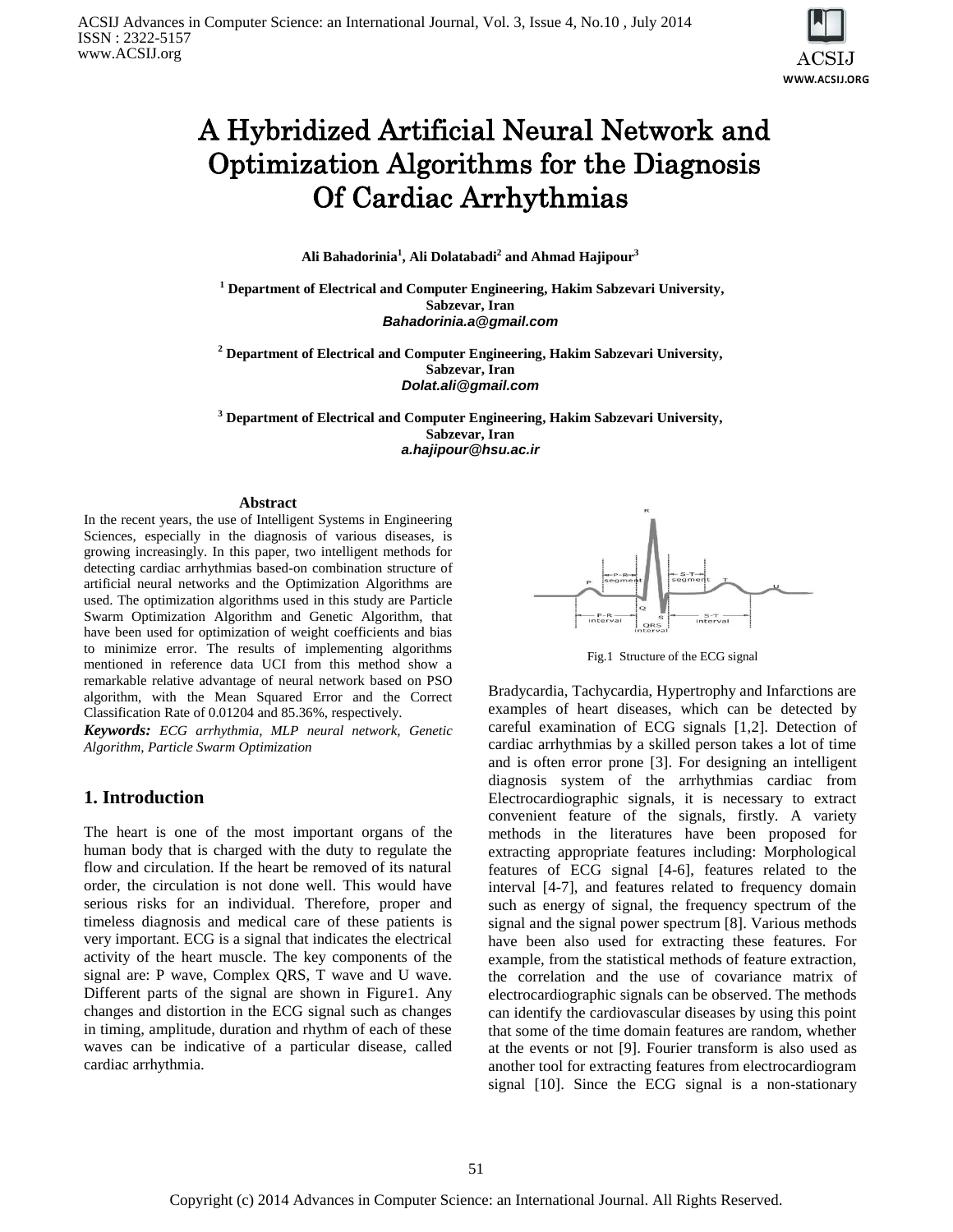

signal, Fourier transform is not an appropriate transform for this type of signals, therefore, Wavelet Transform is used for the feature extraction [11,12]. After extracting the proper features of the Electrocardiography signals, it is necessary to use of one suitable classifier for detecting various arrhythmias of the heart. Several methods for the classification of cardiac arrhythmias have been proposed in the past decade. A kernel difference weighted k-nearest neighbor classifier for the detection of cardiac arrhythmia has been proposed in [13]. An Artificial immune identification system with fuzzy weighted pre-processing, designed for arrhythmia classification, also has been presented in [14]. Different types of neural network, utilized to identify cardiac arrhythmia and classification accuracies, have been also described in [15-18].

Generally, neural networks are the most successful usage of classifiers that have been widely used to categorize the various cardiac arrhythmias. The main objective of this study is the structure optimization of neural networks in order to decrease the detect errors in the network. A description on the data used in this study, along with data preprocessing and feature selection are presented in the second and third sections of this paper, respectively. Furthermore, a brief description on the artificial neural networks and the optimized algorithms used in this study are given in the two next sections, respectively. The evaluation criteria are summarized in the section six. In the section seven the performance and the efficiency of the proposed structure are compared with the classical method. Finally, the results are discussed in the section eight, followed by the conclusion and the suggestions for future works.

### **2. Database Representation**

In the use of neural networks, is the basic problem of having information that the network is trained with it. And also some data is required for the obtained network testing in order to test the accuracy and integrity of the network. So in order to detect and classification cardiac arrhythmias, we use from the available data in the UCI database [19]. The data consists of 452 samples and 280 columns. The first 279 columns are related to characteristics of each person and the last column is the result of the tests such that states the type of person arrhythmias. And also the samples are categorized in 16 classes. Notable in this database is the numbers of samples with normal label have been placed in Class A, compared to some examples is very high and this imbalance may reduce the accuracy of the neural network. To resolve this issue, which has a higher frequency in the database 5 classes are selected and we review efficiency of the proposed methods on samples of these four classes. These classes are: Normal function, Right bundle branch block

(RBBB), Bradycardia and Ischemic changes. Fifth grade also refers to arrhythmias other than the above. Data used in this study, are 206 samples that to determine the number of training and test data, we consider three different modes as shown in the Table 1.

| Data Set           | <b>Training</b><br>$%$ age | <b>Testing</b><br>$%$ age | <b>Training</b><br>instances | <b>Testing</b><br><b>Instances</b> |
|--------------------|----------------------------|---------------------------|------------------------------|------------------------------------|
| Dataset 1<br>(DS1) | 60                         | 40                        | 124                          | 82                                 |
| Dataset 2<br>(DS2) | 70                         | 30                        | 144                          | 62                                 |
| Dataset 3<br>(DS3) | 80                         | 20                        | 165                          |                                    |

Table 1: Data Set Group Partitions

## **3. Preprocessing**

### 3.1 Data Normalization

Since the interval changes of features are not identical, characteristics of large amounts that do not necessarily mean they are more important in designing the classifiers have a greater impact on classification and the cost function and therefore, it is considered an adverse effect. To resolve this problem, the input data must be normalized .i.e. the data must be taken into the number range between zeros to one or between negative one to positive one. There are several methods for normalizing data for example, to locate the data in the interval between zero and one, can use from one convert.

$$
New Value = \frac{Current Value - Min Value}{Max Value - Min Value}
$$
 (1)

### 3.2 Dimensions Reduction and Feature Selection

Since the performance of each classification method depends to select the suitable features of the model, Apart from the features that do not contribute to the resolution of data, can increase classification accuracy. In this paper, to reduce the dimension of features has been used of Principal Components Analysis method. In the principal component analysis method, new coordinate axes are defined for data. So that the first axis is placed in a direction that maximum is the variance of the data. The second axis is perpendicular to the first axis and is considered in the direction that variance of the data is maximum. And so, the next axis perpendiculars to all previous axes are such that the variance of the data is in the maximum direction [20]. As mentioned previously, the feature vector for each sample included 279 samples, which14 components fell by using principal component analysis.

### **4. Artificial Neural Networks (ANN)**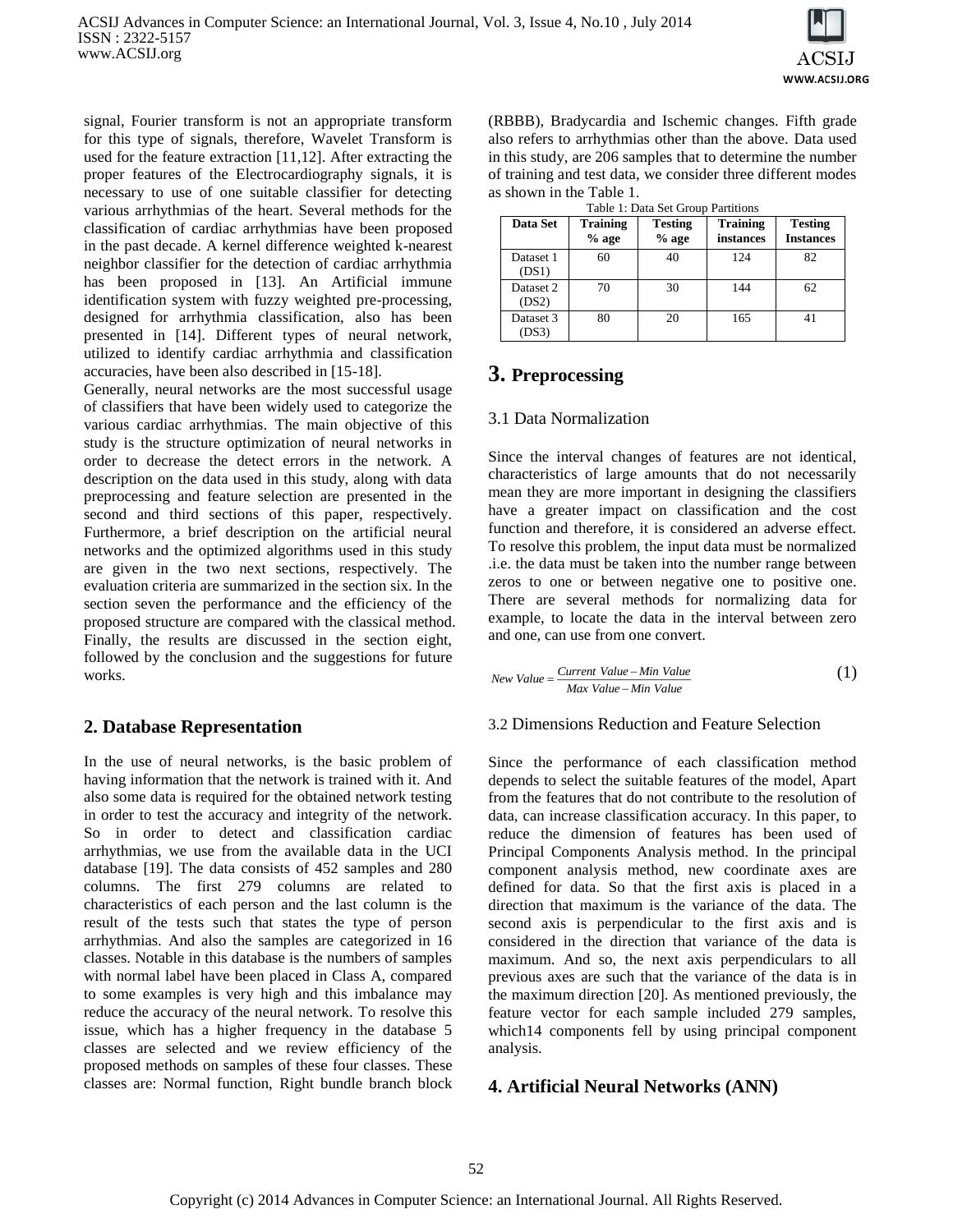

Artificial neural networks have been innovated by inspiring the human brain model. Use of artificial neural networks in the various sciences has grown increasingly due to the characteristics of artificial neural networks, such as learning capability generalize capability , high speed because of the parallel processing and the ability to model systems with complex and nonlinear input and output. One of the most widely used artificial neural networks is Multi Layer Perceptron neural networks [21]. This neural network consists of an input layer, one or more hidden layers and an output layer. Adjustment of neural network parameters such as the number of middle layers and number of neurons of each of these layers plays an important role in the network performance and achievement to the best solution. There are no precise criteria for determining the number of neurons in the middle layers, but it should be noted that the excessive increasing of number of neurons in the middle layer reduces the speed of convergence. While, excessive reduction in number of neurons, decrease also ability of the network analysis [22,23].

## **5. Optimization Algorithms**

### 5.1 Genetic Algorithm (GA)

The basic idea of evolutionary algorithms in 1960 by was proposed by Richenberg, whose research was about the development strategies [24]. Later, his theories were studied by many researchers that cause to the design of genetic algorithms. In fact, the genetic algorithm is a computer search method based on optimization algorithms and is based on the structure of chromosomes and genes that was introduced in 1975 at the University of Michigan by John Holland and it was developed after him by a group of his students like Goldberg and Ann Arbor[25]. In this algorithm, at first the solution of the different problems is shown as the population of chromosomes and each chromosome represents a solution of the problem. The algorithm aim is to achieve optimal chromosomes through reproduction of the best chromosomes in each generation. Chromosomes are often displayed as a string of zero-one which every bit of this field can be a representative in a gene. A criterion for detection the optimal responses or evaluation the best chromosome should be selected, this measure is often as a mathematical function that is applied on the chromosomes and is called merit function or cost function. So this algorithm begins with the number of the initial population, each of them is called a chromosome. Then the numbers of the best chromosomes, based on the cost function of each, are selected as parents. After selection, comes to reproduce the selected chromosome. It is done by two integrates functions Cross Over and Mutation. In the integration phase, selected chromosomes

randomly are combined to produce new chromosomes for the next generation. In mutation phase, magnitude of some genes will change by accident, and then the cost function is calculated for each chromosome. To end, it can use of one of the ending criteria of algorithm such as achieve to a particular competence level, the maximum number of generation, maximum number of generations without changes in fitness or a combination of these criteria[26]. Flowchart of the genetic algorithm is shown in Figure2.



Fig. 2 Genetic algorithm flowchart

### 5.2 Particle Swarm Algorithm (PSO)

James Kennedy and Eberhart are the original owners of Particle Swarm algorithm idea [27]. This algorithm is derived from the observation of social behavior in birds and fish. Such as genetic algorithms, particle swarm optimization method also contains a population of solutions. But in this method, the solutions are attributed to particles, as solutions are attributed to individuals in the genetic algorithm. Thus, each particle is a representative of question's answer that moves in the space of question. Displacement of each particle in the search space is influenced by its experience and its neighbors; therefore position of the other particles, can affect on the quality of search a particle. The algorithm has been used in many fields of study, such as neural network training, dynamic economic problems and optimization of issues by many dependent factors [28]. Suppose that x and v, respectively are the position and velocity of each particle, the particle until it has reached to the top position is recognized with **p-best** and the best position of the best particle in the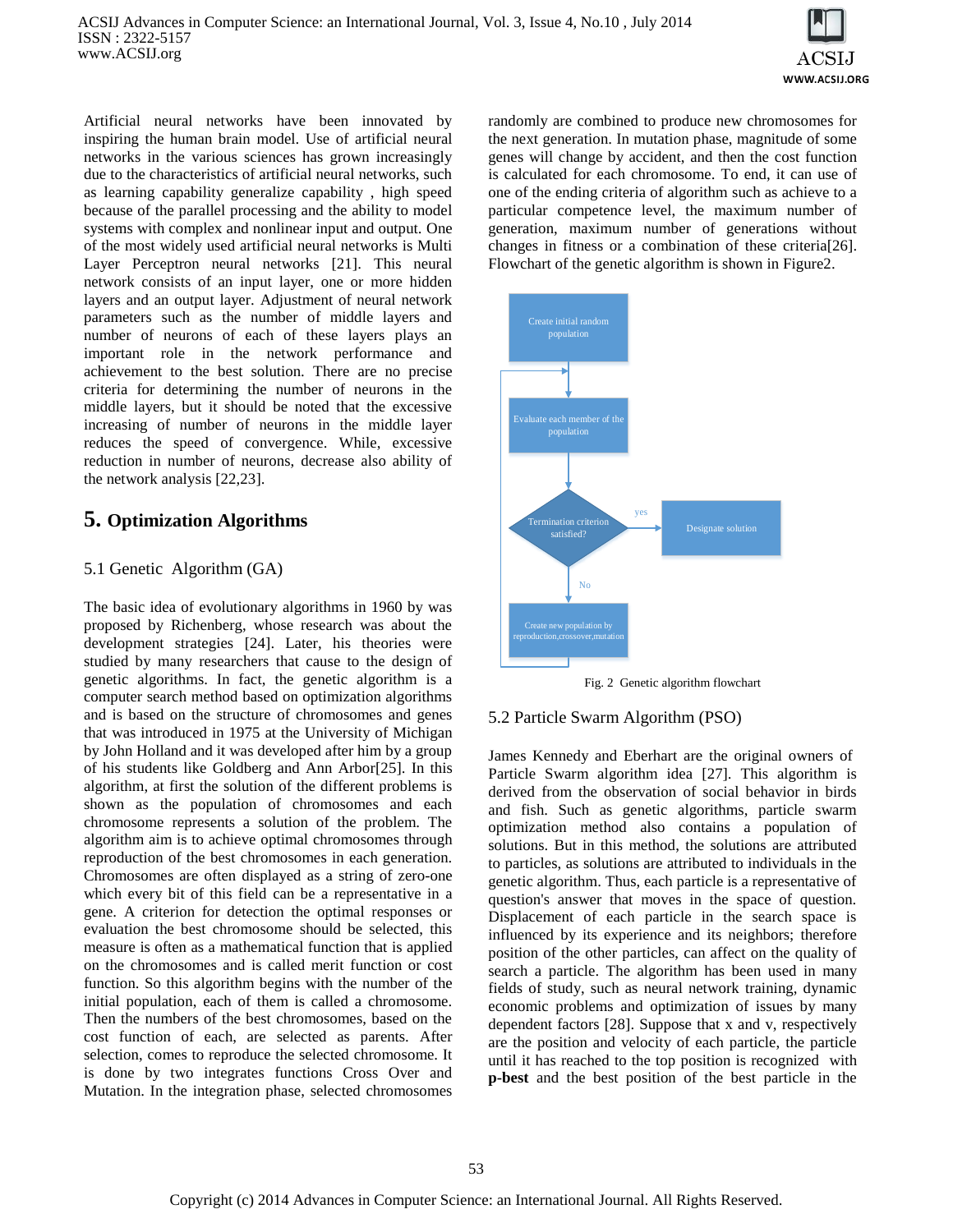

whole group is recognized as **g-best**. Velocity of each particle is changed according to equation 2.

$$
v_{t+1} = \omega v_t + c_1 r_1 (p_{best} - x_t) + c_2 r_2 (g_{best} - x_t)
$$
 (2)

Where t is counting of the repetitions ,  $v_t$  is particle velocity at t iteration,  $x<sub>t</sub>$  is position of the particle at t iteration,  $\omega$  is inertia weight,  $r_1$  and  $r_2$  are also random numbers with uniformly distribution between zero and one.  $c_1$  and  $c_2$  are two positive and constants coefficients, respectively are known Cognitive and social coefficients and are usually considered to be equal to 2 [28] . Appropriate selection of  $c_1$  and  $c_2$  values can increase the speed of convergence. In reference [29], an extensive study has been done on the cognitive and social coefficients related to PSO. The new position of each particle also is determined by the sum of the previous position and the new velocity with equation 3 [28].

$$
x_{t+1} = x_t + v_{t+1} \tag{3}
$$

Flowchart of the Particle swarm optimization (PSO) is shown in Figure3.

### **6. Performance Evaluation Methods**

In order to assess the success of classifiers we use from 3 evaluation criterion. These criteria are Confusion Matrix, Correct Classification Rate and mean square error. As the first assessment criteria, we make up a square matrix in the size of classes number where the array ij indicates how many dates of my i class is placed in a j class. This matrix is called the Confusion Matrix. Best state occurs when the matrix is a diagonal matrix. Because it shows that no data of my i class are located in my j class and all of my data of my i class are located in their respective classes. Whatever it might be a diagonal matrix indicates higher performance of classifiers. We have  $\circ$  classes in the problem studied in this paper, so this matrix is a  $5 \times 5$  matrix. The correct classification rate is also expressed as the second criteria of assessment like proportion of the number of the correct classifications to the total number of classifications. The third criteria of assessment performance are considered, the average sum of squared error between artificial neural networks outputs, outputs correspond to the inputs.

### **7. Experimental Results**

In this section, at first the classical method of Levenberg – Marquardt algorithm is used to train the mlp neural network. Then, it will be used of two evolutionary



Fig. 3 Particle Swarm Optimization algorithm flowchart

optimization method of genetic algorithm and particle swarm algorithm to train the neural network and to determine its weights and biases. Finally, comparing the success rate and performance of these three different neural networks will be discussed. Table 7 also provides comparability our study (ANN-LVQ, ANN-GA and ANN-PSO) types classification accuracy and reliability obtained by some recent works [13-18].

7.1 First Experiment: an artificial neural network trained by Levenberg-Marquardt algorithm.

For this purpose, a feed forward neural network has been used. we have changed one to three numbers of hidden layers. The number of hidden layers neurons, experimental and trial and error were calculated. Activation function is 3 of the first layer of the sigmoid type and the fourth layer of linear. From Figure 5 and 6 it is obvious that, DS3 have provided better results on ANN-LVQ model with two numbers of hidden layers. The correct classification rate and mean squared error for test dataset DS3 of this type of neural networks, respectively is, 78.04 percent, 0.01423.

7.2 Second Experiment: Using of genetic optimization algorithm for neural network learning.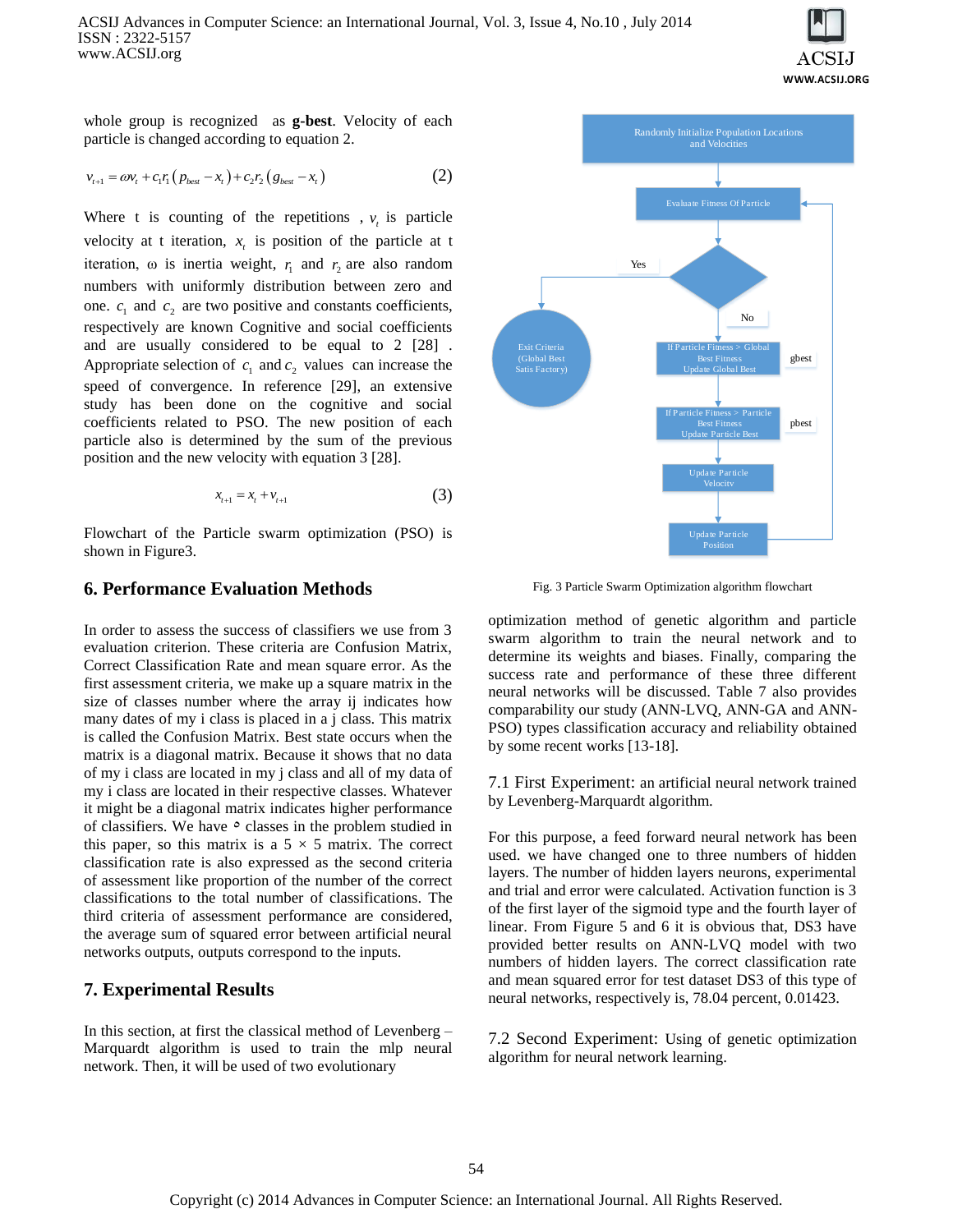

In this part, we will utilize Genetic algorithm as a training instrument for neural network. Although, there are many various plans for training ANNs utilizing GAs, the easiest is also the most commonly used. Consider the network revealed in Figure 4.



All of the weights in the network are joined to create one string. This string is then applied in the GA as a person in the population. Each string shows the weights of a total network. Continue the process has been previously described. Genetic algorithm parameters used in this paper are shown in Table 2. Fitness function was proposed as follows:

$$
fitness = \frac{PC_{Normal} + PC_{Ischemic Changes} + PC_{Brady\text{ Cardia}} + PC_{RBBB} + PC_{Other}}{5}
$$
 (4)

Where, PC is represents the percent of classes are correctly classified.

|  | Table2: The GA parameters used determine weight and bias value |  |  |  |
|--|----------------------------------------------------------------|--|--|--|
|  |                                                                |  |  |  |

| <b>Population size</b>       | 350          |
|------------------------------|--------------|
| <b>Mutation operator, Pm</b> | 0.02         |
| Crossover operator, Pc       | 0.7          |
| <b>Number of Generations</b> | 70           |
| <b>Selection type</b>        | Tournament   |
| Crossover type               | Double Point |

From figure 5 and 6 it is obvious that, DS3 have provided better results on ANN-GA model with two numbers of hidden layers. The correct classification rate and mean squared error for test dataset DS3 of neural network trained by genetic algorithm, respectively is, 80.48 percent, 0.01301.

7.3 Third Experiment: Using particle swarm optimization algorithm for neural network learning.

In this section, Particle Swarm Optimization is used to train feed forward neural network for improving the rate of convergence and learning process. All of the weights in

the neural network, Constitute a set of particles. In other words, When the PSO algorithm is utilized in improving weights of feed forward neural network, every particle represent a set of weights. The particle will move within the weight space trying to decrease learning error. The process has already been described. Network performance is also calculated using the Mean Square Error. Particle swarm algorithm parameters used in this paper are shown in Table 3.

| $\sigma$ . The FSO parameters used determine weight and plas va |     |  |
|-----------------------------------------------------------------|-----|--|
| Particle size                                                   | 135 |  |
| Local Constant, $c_1$                                           |     |  |
| Social Constant, $c_2$                                          |     |  |
| <b>Maximum Iteration</b>                                        |     |  |

|  | Table3: The PSO parameters used determine weight and bias value |  |  |  |
|--|-----------------------------------------------------------------|--|--|--|
|  |                                                                 |  |  |  |

From figure 5 and 6 it is obvious that, DS3 have provided best performance on ANN-PSO model with two numbers of hidden layers. The correct classification rate and mean squared error for the test dataset DS3 of neural network trained by particle swarm optimization algorithm, respectively is, 85.365 percent 0.01204.

Correct Classification Rate (%)



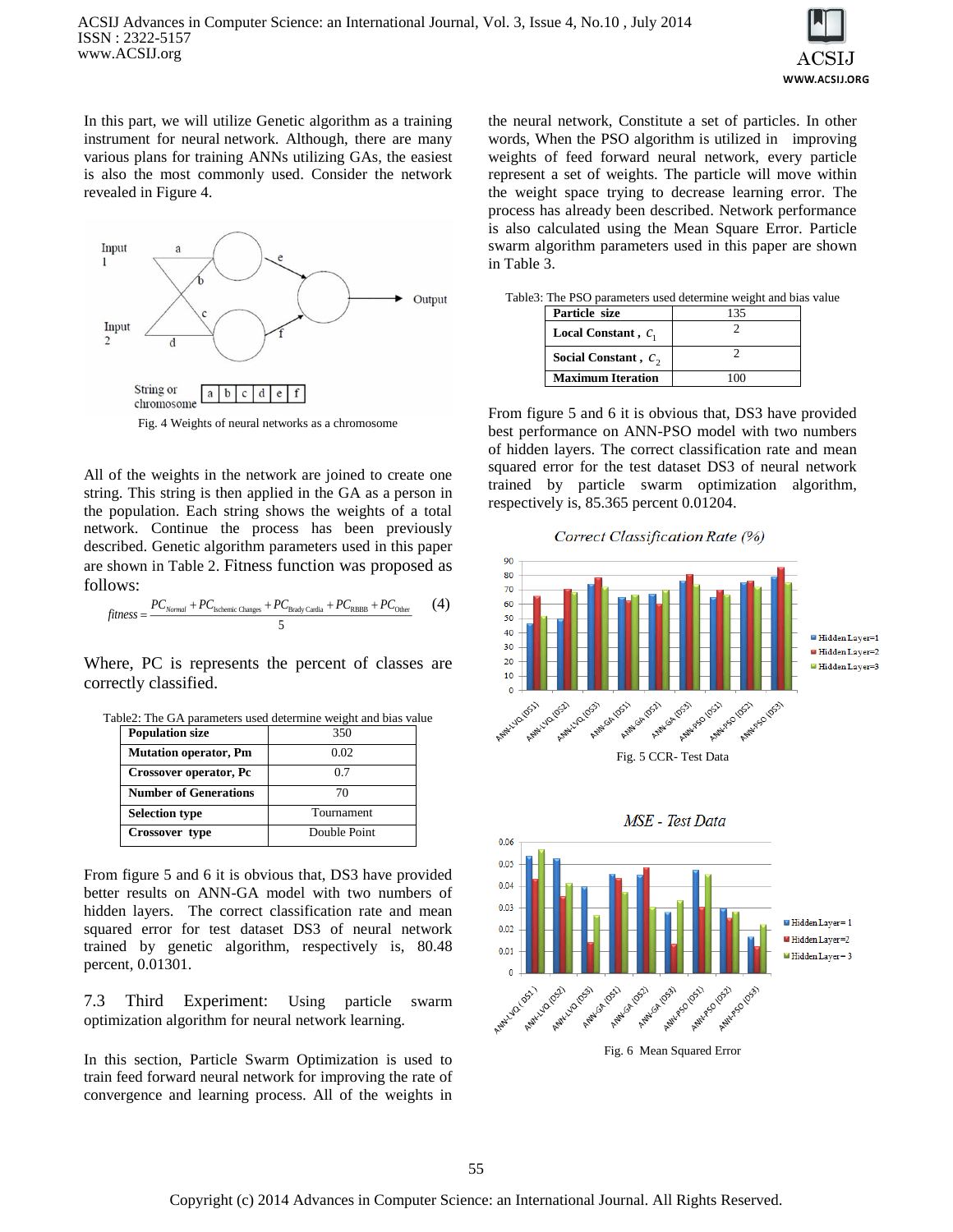

Details of the results related to the various neural networks for the test data and train data are shown in Tables 4-6 and also in Figures 5 and 6. The outcomes results states the relative superiority of neural network based on Particle Swarm algorithm upon other neural networks. Also, our experimental results proved that Neural network based on Particle Swarm algorithm has high accuracy comparing to other methods as shown in Table7.

Table 5: Correct Classification Rate of Neural networks trained using LVQ , GA and PSO for test

| <b>CCR</b> in Percent | <b>ANN-LVO</b> | ANN-GA | <b>ANN-PSO</b> |
|-----------------------|----------------|--------|----------------|
| <b>Train Data</b>     | 87.87          | 89.09  | 92.12          |
| <b>Test Data</b>      | 78.042         | 80.481 | 85.365         |

Table 6: Mean Squared Error of Neural networks trained using LVQ , GA and PSO for test DS3.

| <b>MSE</b>       | <b>ANN-LVO</b> | ANN-GA  | <b>ANN-PSO</b> |
|------------------|----------------|---------|----------------|
| Train Data       | 0.006810       | 0.00531 | 0.00442        |
| <b>Test Data</b> | 0.014230       | 0.01301 | 0.01204        |

Table 4: The Confusion Matrix for ECG arrhythmias classification using Neural networks trained by LVQ , GA and PSO algorithm for test DS3.

|                        |                        | ANN-LVQ          |                     |                  |                  | ANN-GA           |                |                     |                  | ANN-PSO        |                  |                  |                     |                 |                |                |
|------------------------|------------------------|------------------|---------------------|------------------|------------------|------------------|----------------|---------------------|------------------|----------------|------------------|------------------|---------------------|-----------------|----------------|----------------|
|                        |                        | Normal           | Ischemic<br>Changes | Brady<br>Cardia  | <b>RBBB</b>      | Other            | Normal         | Ischemic<br>Changes | Brady<br>Cardia  | <b>RBBB</b>    | Other            | Normal           | Ischemic<br>Changes | Brady<br>Cardia | <b>RBBB</b>    | Other          |
|                        | Normal                 | 40               | $\tau$              | $\overline{0}$   | $\mathbf{0}$     | $\Omega$         | 42             | 5                   | $\boldsymbol{0}$ | $\mathbf{0}$   | $\mathbf{0}$     | 44               | 4                   | $\overline{0}$  | $\mathbf{0}$   | $\mathbf{0}$   |
|                        | Ischemic<br>Changes    | 5                | 35                  | $\mathbf{0}$     | $\boldsymbol{0}$ | $\boldsymbol{0}$ | 6              | 34                  | $\boldsymbol{0}$ | $\mathbf{0}$   | $\boldsymbol{0}$ | 3                | 38                  | $\mathbf{0}$    | $\mathbf{0}$   | $\mathbf{0}$   |
| Trai<br>$\bf n$        | <b>Brady</b><br>Cardia | $\boldsymbol{0}$ | $\overline{0}$      | 27               | 3                | $\mathbf{0}$     | $\overline{0}$ | $\boldsymbol{0}$    | 28               | $\mathfrak{2}$ | $\mathbf{0}$     | $\mathbf{0}$     | $\mathbf{0}$        | 27              | $\mathbf{1}$   | $\overline{0}$ |
| Dat<br>$\mathbf a$     | <b>RBBB</b>            | $\overline{0}$   | 1                   | 3                | 18               | $\overline{0}$   | $\overline{0}$ | $\overline{0}$      | $\overline{c}$   | 19             | 1                | $\overline{0}$   | $\overline{0}$      | $\mathfrak{2}$  | 20             | $\mathbf{0}$   |
|                        | Other                  | $\boldsymbol{0}$ | $\overline{0}$      | $\overline{0}$   | $\mathbf{1}$     | 25               | $\Omega$       | $\boldsymbol{0}$    | $\boldsymbol{0}$ | $\sqrt{2}$     | 24               | $\overline{0}$   | $\overline{0}$      | $\overline{0}$  | 3              | 23             |
|                        | Normal                 | 12               | $\overline{4}$      | $\boldsymbol{0}$ | $\boldsymbol{0}$ | $\overline{0}$   | 13             | $\overline{4}$      | $\boldsymbol{0}$ | $\mathbf{0}$   | $\mathbf{0}$     | 13               | 3                   | $\mathbf{0}$    | $\mathbf{0}$   | $\mathbf{0}$   |
|                        | Ischemic<br>Changes    | 1                | 3                   | $\mathbf{0}$     | $\overline{0}$   | $\overline{0}$   | $\mathbf{1}$   | 3                   | $\overline{0}$   | $\mathbf{0}$   | $\mathbf{0}$     | $\overline{0}$   | 3                   | $\overline{0}$  | $\overline{0}$ | $\mathbf{0}$   |
| <b>Tes</b><br>t<br>Dat | <b>Brady</b><br>Cardia | $\overline{0}$   | $\overline{0}$      | 8                | 3                | $\Omega$         | $\Omega$       | $\overline{0}$      | 9                | $\mathbf{1}$   | $\overline{0}$   | $\Omega$         | $\Omega$            | 10              | $\overline{2}$ | $\mathbf{0}$   |
| a                      | <b>RBBB</b>            | $\overline{0}$   | $\overline{0}$      | $\overline{0}$   | $\overline{2}$   | 1                | $\theta$       | $\mathbf{0}$        | $\boldsymbol{0}$ | $\overline{c}$ | $\mathbf{0}$     | $\overline{0}$   | $\mathbf{0}$        | $\overline{0}$  | 3              | $\mathbf{0}$   |
|                        | Other                  | $\boldsymbol{0}$ | $\boldsymbol{0}$    | $\mathbf{0}$     | $\boldsymbol{0}$ | $\overline{7}$   | $\overline{0}$ | $\boldsymbol{0}$    | $\boldsymbol{0}$ | $\mathbf{2}$   | 6                | $\boldsymbol{0}$ | $\boldsymbol{0}$    | $\mathbf{0}$    | 1              | 6              |

Table7: Our Work (ANN-LVQ, ANN-GA and ANN-PSO Models) classification accuracy for ECG Arrhythmia Classification Problem With classification accuracies obtained by other methods

| KDFW-           |                                |                |                   |                                     |                                       |                | Our works |                |
|-----------------|--------------------------------|----------------|-------------------|-------------------------------------|---------------------------------------|----------------|-----------|----------------|
| <b>KNN</b> [13] | Fuzzy<br>weighted<br>AIRS [14] | HLVO<br>$[15]$ | <b>NEWFM</b> [16] | A novel<br>pruning<br>approach [17] | SVM with<br>Gaussian<br>Kernel $[18]$ | <b>ANN-LVO</b> | ANN- GA   | <b>ANN-PSO</b> |
| 70.66           | 80.71                          | 76.92          | 81.32             | 68.47                               | 76.1                                  | 78.04 %        | 80.48 %   | 85.36 %        |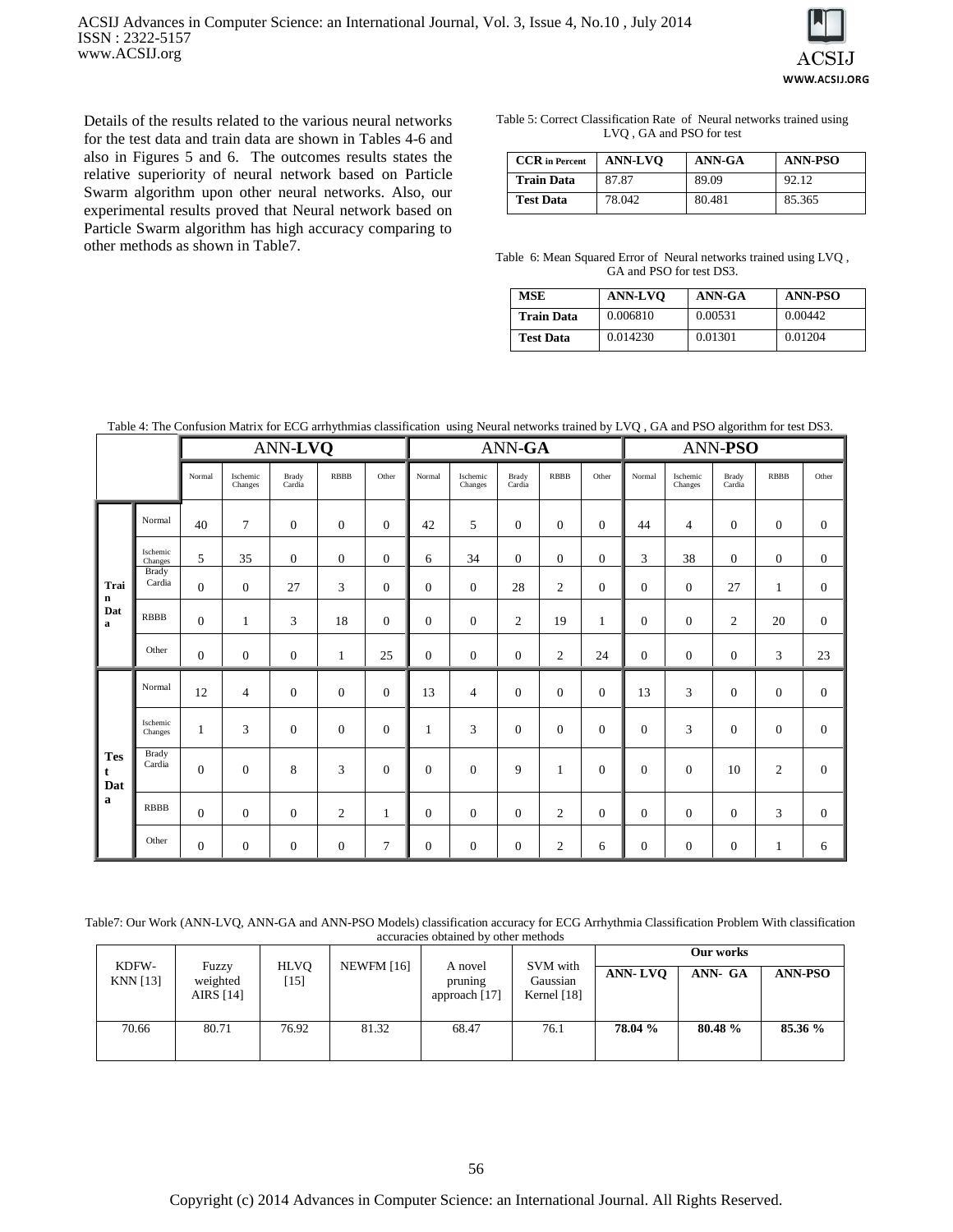

### **8. Conclusions and Recommendations**

In this paper, the structure of artificial neural networks for the detection and classification of cardiac arrhythmias was used. Three different algorithms; a classical algorithm and two intelligent optimization algorithms, were applied on the training neural networks. The comparison between the results of Particle Swarm algorithm and the other two algorithms indicates relatively improvement in the learning neural network compared to the other algorithms in the classification implementation. The study also gives an improved result with respect to the average classification accuracy in comparison with the results of some other methods, presented in [13-18]. The other structures of neural networks such as RBF and SVM can be also used for the classification stage and can be continuously considered for the other neural networks. In addition to train the weights and biases of these types of networks by using Evolutionary Algorithms, for the best answer achievement the algorithms can be also used to detect the number of neurons of the first and the middle layer and to select the type of activation function.

### **References**

- [1] M. Kundu, M. Nasipuri, D.K. Basu, "Knowledge-based ECG interpretation: A critical review", Pattern Recognition, Vol. 33, 2000, pp. 351-373.
- [2] R. Hoekema, H. Uijen, A. v. Oosterom, "Geometrical aspects of the inter individual variability of multi lead ECG recordings", IEEE Transactions on Biomedical Engineering, Vol. 48, 2001, pp. 551–559.
- [3] Y. Kutlu, D. Kuntalp, "Feature extraction for ECG heart beats using higher order statistics of WPD coefficients", Computer Methods and Programs in Biomedicine, Vol. 105, 2012, pp.257–267.
- [4] T.H.Yeap, F. Johnson, and M. Rachniowski, "ECG beat classification by a neural network," in Proceedings of the Twelfth Annual International Conference of the IEEE, Engineering Medicine and Biology Society, 1990, pp. 1457–1458.
- [5] P. deChazal, R.B.Reilly, "Automatic classification of ECG beats using a waveform shape and hear beat interval features", International Conference on Acoustics, Speech and Signal Processing, 2003, Vol.2, pp. 269-272.
- [6] F. de. Chazal, R.B. Reilly, "A patient adapting heart beat classifier using ECG morphology and heartbeat interval features", IEEE Transactions on Biomedical Engineering, Vol.53, 2006, pp.2535- 2543.
- [7] Y. H. Hu, S. Palreddy, W. J. Tompkins, "A patient-adaptable ECG beat classifier using a mixture of experts approach", IEEE Transactions on Biomedical Engineering, Vol.44, 1997, pp. 891–900.
- [8] G.E.Oien, N.A.Bertelsen, T.Eftestol, J.H.Husoy, "ECG rhythm classification using artificial neural networks",

IEEE Digital Signal Processing workshop proceeding, 1996, Vol.44, pp.514-517.

- [9] D. Romberg, J. Langel, H. Theres, P. Kohlstrung , K. Bethge , K. Stangl , G. Baumann, "Correlation between SAECG and HRV parameters in individual patient after myocardial infarction, Computers in Cardiology", IEEE conference, 1996, pp.321-323.
- [10] K. Minami, H. Nakajima, and T. Toyoshima, "Real-time discrimination of ventricular tachy arrhythmia with Fourier- transform neural network", IEEE Transactions on Biomedical Engineering, Vol. 46,1999, pp. 179–185.
- [11] O. T. Inan, L. Giovangrandi, and G. T.A. Kovacs, "Robust neural network-based classification of premature ventricular contractions using wavelet transform and timing interval features", IEEE Transactions on Biomedical Engineering, Vol.53, 2006, pp.2507- 2515.
- [12] D. Cvetkovic, E. D. Ubeyli and I. Cosic, "Wavelet transform feature extraction from human PPG, ECG, and EEG signal responses to ELFPEMF exposures: A pilot study", ELSEVIER, Digital Signal Processing, 2008, Vol.18, pp. 861-874.
- [13] Zuo, W.M.; Lu, W.G.; Wang, K.Q.; Zhang, H., "Diagnosis of cardiac arrhythmia using kernel difference weighted KNN classifier", Computers in Cardiology, 2008, pp. 253- 256.
- [14] K. Polat, S. Şahan, S. Güneş, A new method to medical diagnosis: Artificial immune recognition system (AIRS) with fuzzy weighted pre-processing and application to ECG arrhythmia, Expert Systems with Applications, Vol. 31, August 2006, Issue 2, pp. 264-269.
- [15] Alaa M. Elsayad, "Classification of ECG arrhythmia Using Learning Vector Quantization Neural Networks", International Conference on Computer Engineering & Systems, 14-16 Dec. 2009, pp. 139 – 144.
- [16] S.H Lee, J.K Uhm, and Joon S. Lim, "Extracting Input Features and Fuzzy Rules for Detecting ECG Arrhythmia Based on NEWFM", International Conference on Intelligent and Advanced Systems, Division of Software, Kyung won University, Korea.
- [17] A. Mirza Mahmood and M. Rao Kuppa, "A novel pruning approach using expert knowledge for data-specific pruning", Engineering with Computers, vol. 28, 2012, pp. 21-30.
- [18] A. Uyar, Gurgen F., "Arrhythmia Classification Using Serial Fusion of Support Vector Machines and Logistic Regression," Intelligent Data Acquisition and Advanced Computing Systems: Technology and Applications. IDAACS 2007. 4th IEEE Workshop on,2007, pp.560-565.
- [19] A. Frank and A. Asuncion, "UCI machine learning repository", 2010. [Online]. Available: http://archive.ics.uci.edu/ml.
- [20] Yu, S.-N., & Chou, K-T, "Integration of independent component analysis and neural networks for ECG beat classification", Expert Systems with Applications, vol. 34, 2008, pp. 2841-2846.
- [21] S. Haykin, Neural Networks and Learning Machines ,third Edition, Prentice Hall, New York,NY,2009.
- [22] M. Moavenian, H. Khorrami, "A qualitative comparison of Artificial Neural Networks and Support Vector Machines in ECG arrhythmias classification", Expert Systems with Applications, Vol. 37, 2010, pp. 3088– 3093.